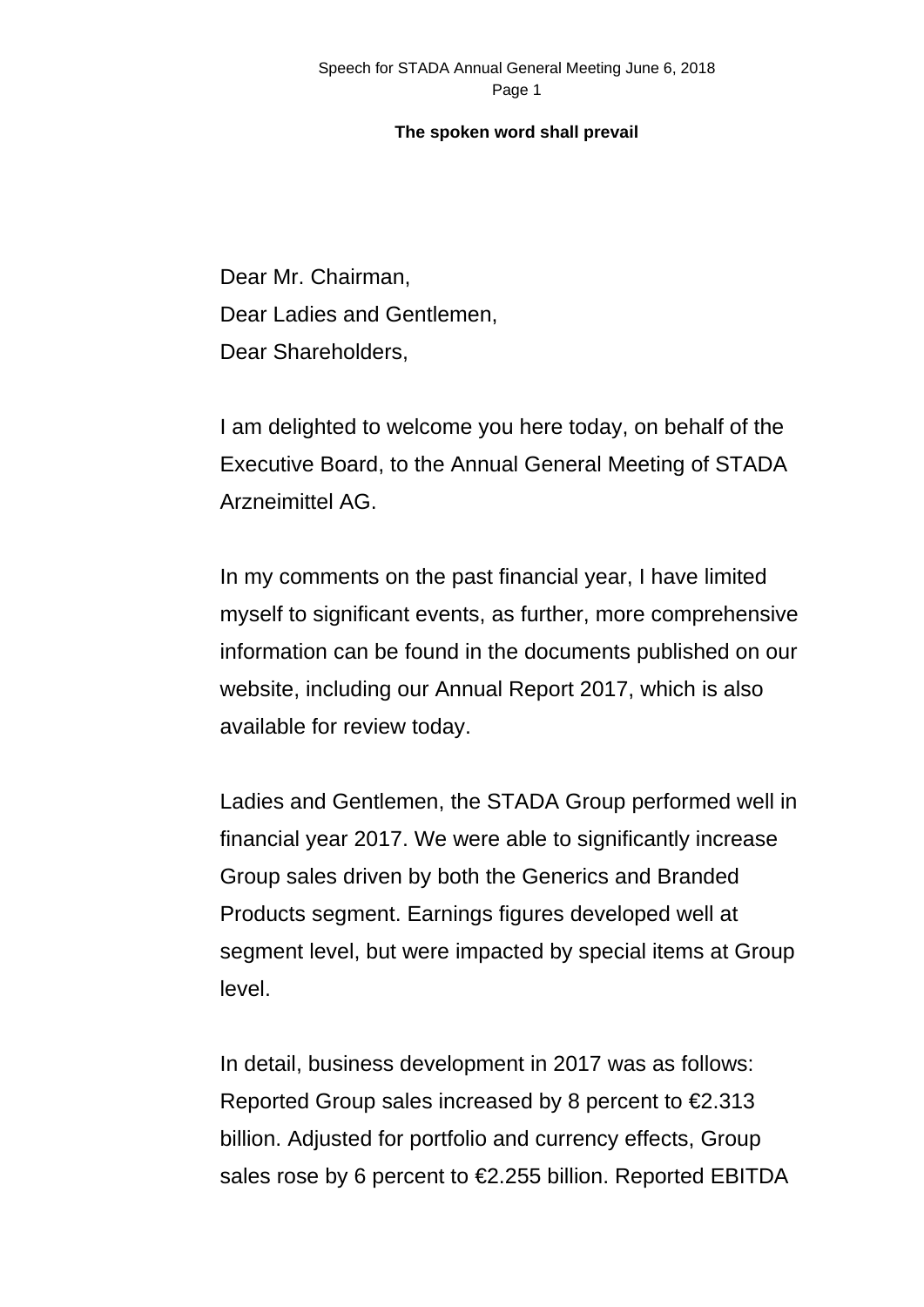showed an increase of 1 percent to €363.8 million. Adjusted for special items, EBITDA increased by 9 percent to €433.9 million. The financial result was  $\epsilon$ -44.5 million compared with €-50.7 million in the previous year. Income tax expenses totaled €53 million compared to €31.9 million one year earlier. Reported net income decreased by 1 percent to €85.3 million. Net income adjusted for special items increased by 10 percent to €195.6 million.

Reported sales of the Generics segment increased by 6 percent to €1.361 billion. Adjusted for portfolio and currency effects, sales rose by 4 percent to  $\epsilon$ 1.324 billion. Generics accounted for 58.8 percent of Group sales. Adjusted EBITDA of the Generics segment showed an increase of 14 percent to €302.8 million. We were able to improve the adjusted EBITDA margin of the Generics segment from previously 20.7 percent to 22.2 percent.

Reported sales of the Branded Products segment increased by 11 percent to €952.2 million. Adjusted for portfolio and currency effects, sales rose by 9 percent to €930.9 million. Branded Products thus accounted for 41.2 percent of Group sales. Adjusted EBITDA of the Branded Products segment increased by 3 percent to €207.4 million. The adjusted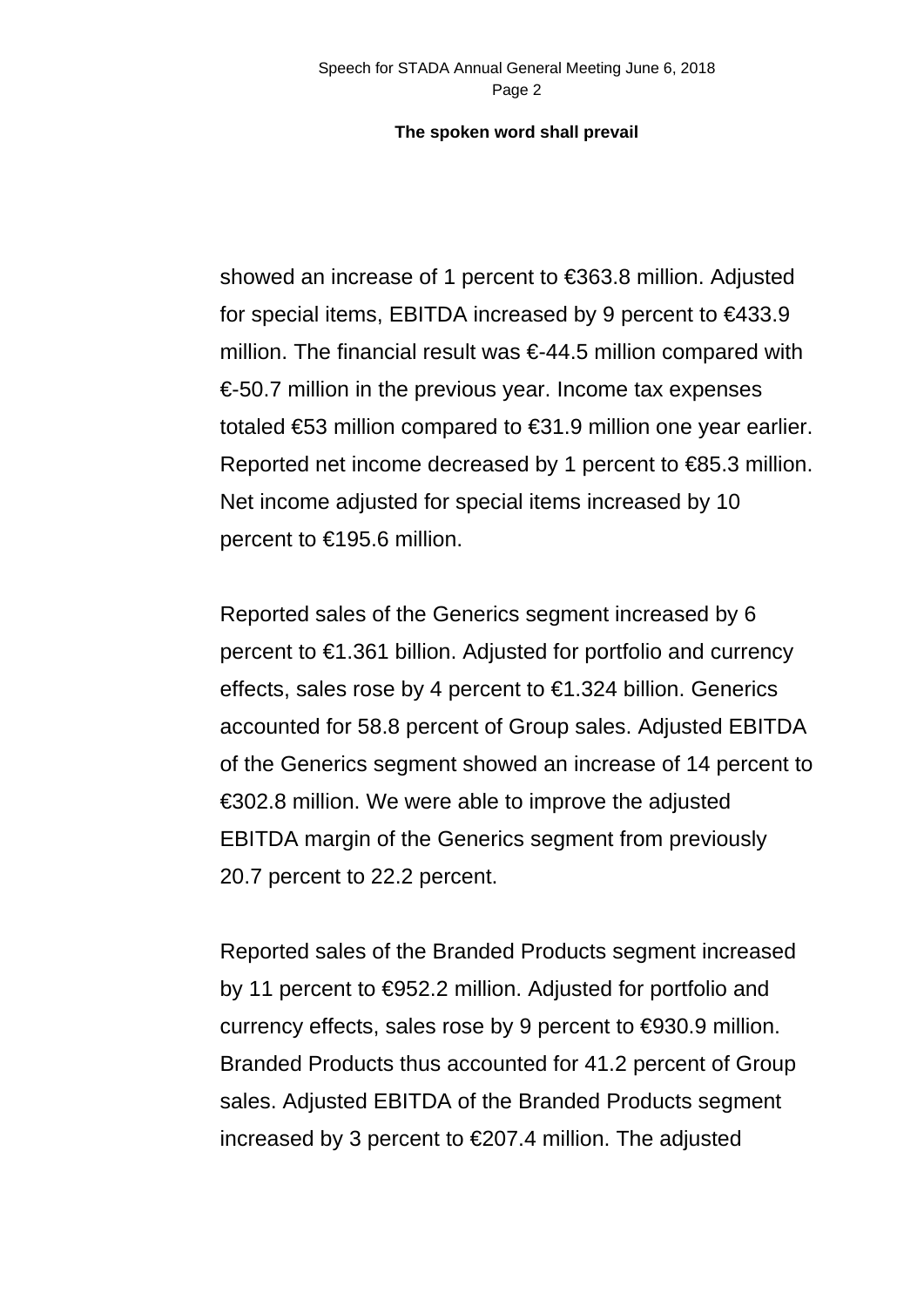EBITDA margin of the Branded Products segment was 21.8 percent compared to 23.4 percent in the previous year.

As you can see, Ladies and Gentlemen, STADA performed well the past financial year. We owe this above all to the outstanding commitment of our employees, to whom I would like to express my sincere thanks on behalf of the Executive Board.

In addition to the Company's takeover by Bain Capital and Cinven, a significant event in the past financial year was certainly the conclusion of the Domination and Profit and Loss Transfer Agreement with Nidda Healthcare GmbH on December 19, 2017, which you, our shareholders, voted by a large majority during our Extraordinary General Meeting on February 2, 2018, and which became effective on entry into the commercial register of the Company on March 20, 2018. This will allow us to work more closely and effectively with our majority shareholder owners in the future.

Overall, we laid important foundations in 2017 for a sustainable, successful future for STADA, and we are on track to meet our goals for 2018.

Let me briefly comment on the dividend proposal.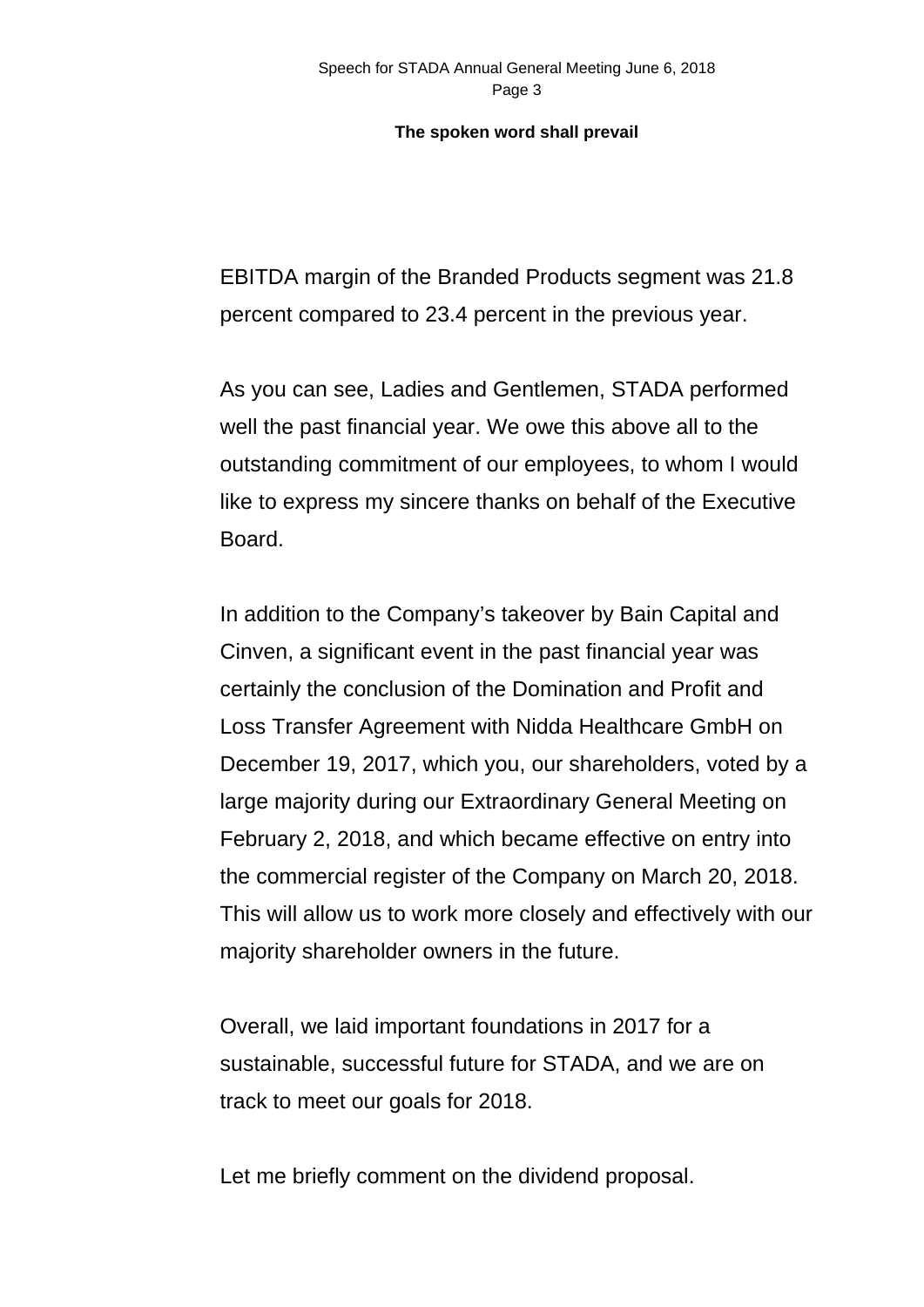Since the successful takeover by Bain Capital and Cinven in August 2017, we have new majority shareholders. Together, we want to expand STADA's position in the global pharmaceutical market in the coming years. We thus consider it essential to significantly increase our investments in new technologies and markets, and to strengthen the company's equity. In view of the financial resources required for this purpose, the Executive Board and the Supervisory Board propose and request approval of a dividend of  $\epsilon$ 0.11 per STADA share.

Dear Ladies and Gentlemen, as you know, there were fundamental changes to the composition of the Supervisory Board and Executive Board of STADA Arzneimittel AG in September 2017 as a consequence of the takeover of STADA. Both boards, which are mainly composed of new members, agreed right from the start to continue to pursue intensively and to properly conclude the ongoing internal investigations on the potential violation of duties by previous board members or STADA employees. The guiding principle was to obtain the greatest possible clarification and transparency in the process and that nothing should be swept under the rug. Any semblance of a cover-up or delay should be rejected from the outset. From the beginning, both boards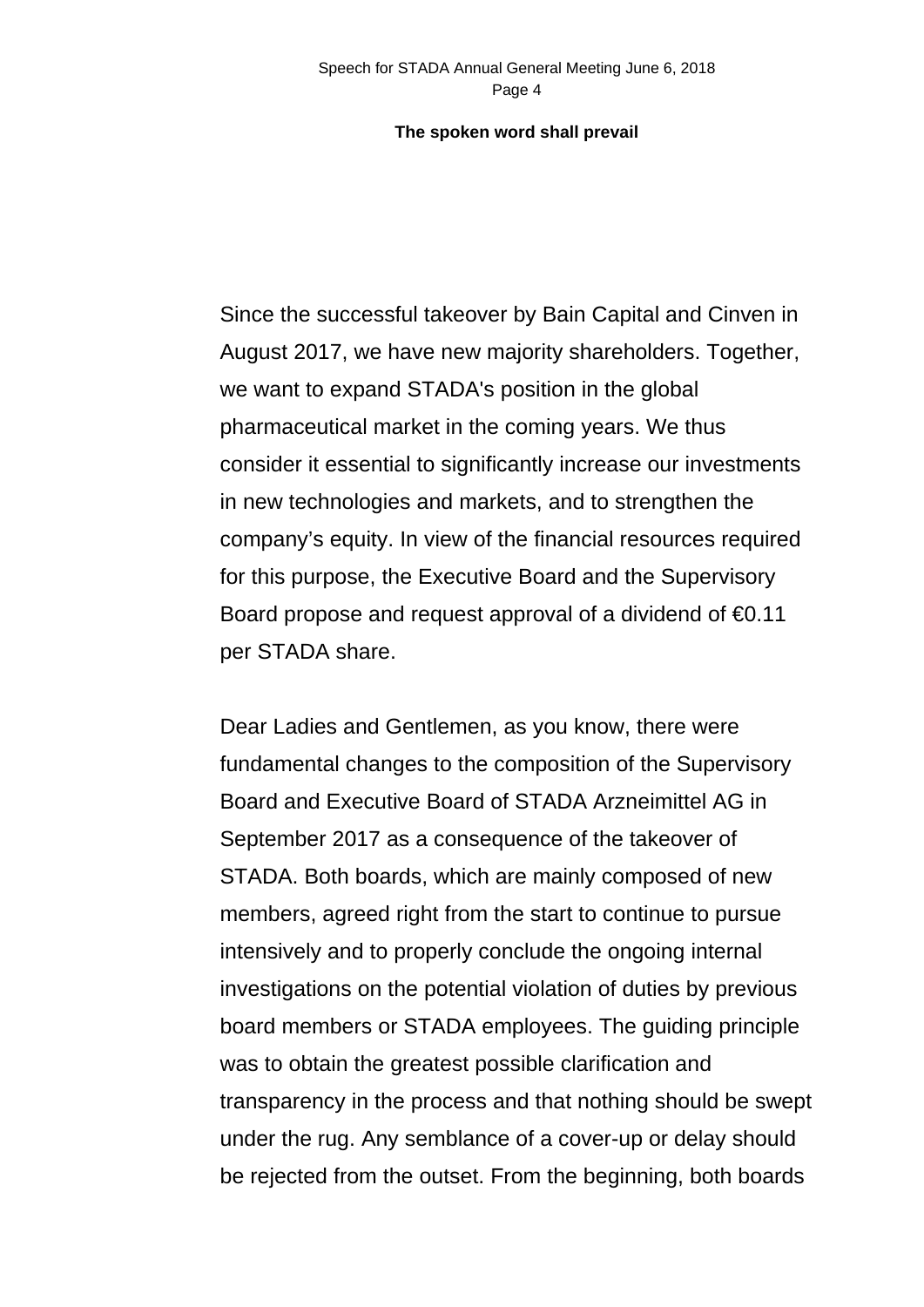have always strictly aspired, as they continue to do, to acknowledge and to implement compliance at STADA. Therefore after an initial familiarization with the progress of the investigations in December 2017, both boards unanimously resolved the following:

First, for reasons of extreme caution, a criminal law assessment was ordered linked to the existing investigations. The investigation was widened even further in terms of its scope in order to achieve complete clarity and also to strengthen the internal compliance culture. Law firm Latham & Watkins and Munich-based criminal lawyer Professor Volk were retained to conduct this investigation.

In addition, STADA has decided to pursue maximum clarity and is treading a path that many German companies shy away from. The full report on the investigations, which was discussed in this room at the last Annual General Meeting in 2017, as well as additional facts, which were felt to be opportune to be externally reviewed both by the Supervisory Board and the Executive Board, have been handed over by the company to the competent public prosecutor's office in Frankfurt am Main. This is the public prosecutor's office specializing in matters of white collar crime. STADA was not obliged in any way to take this step, but instead proactively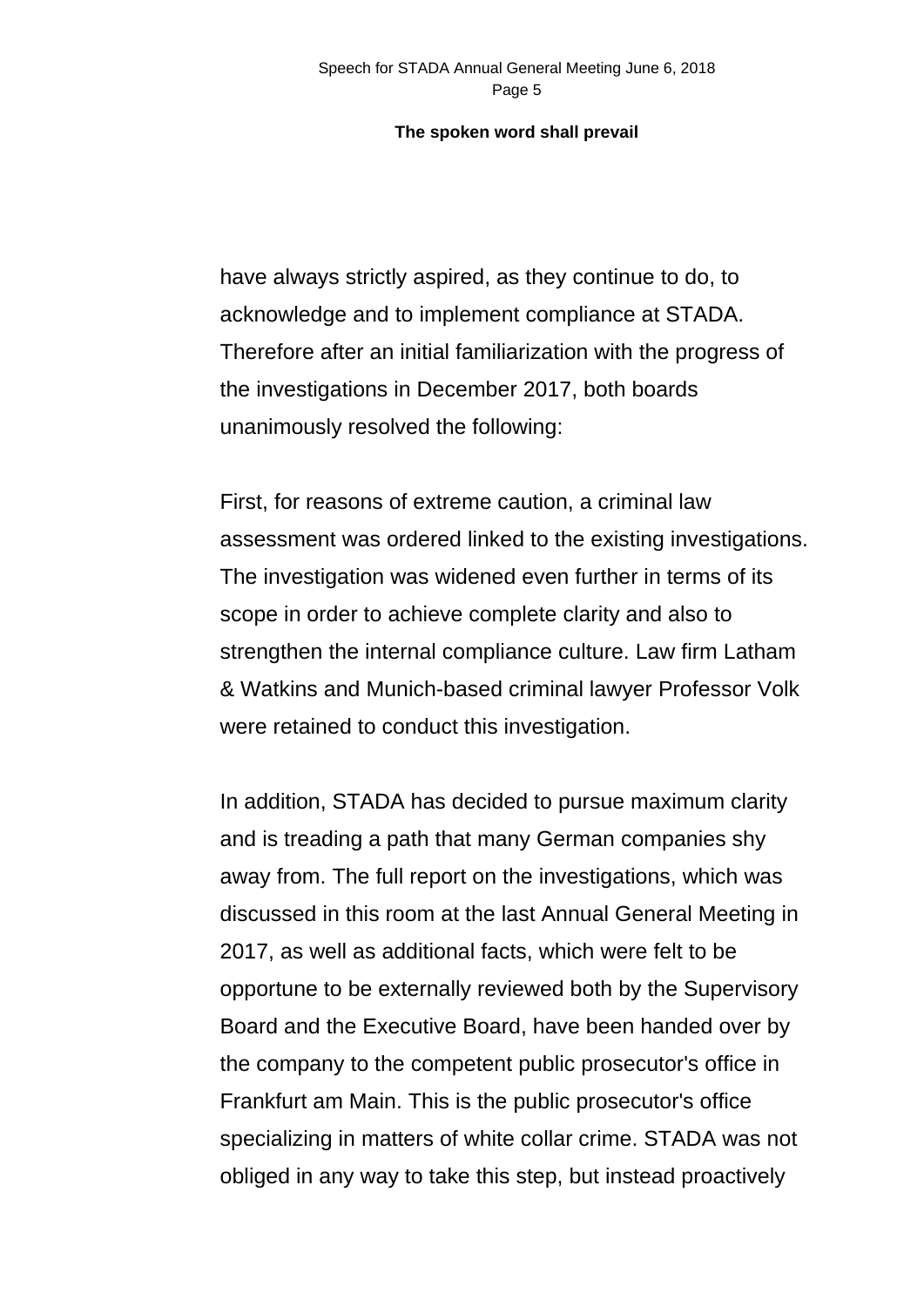and on its own initiative contacted the law enforcement authorities on December 15, 2017 . In close consultation with the law enforcement authorities, the findings of the investigation by law firm Latham & Watkins were made available in a cooperative manner to the public prosecutor's office on April 13, 2018. A criminal complaint was not filed by STADA, neither generally nor specifically in respect of particular persons such as board members or employees. When handing over the results of the investigation, STADA emphasized that the documents that had been handed over did not show any behavior that would inevitably be criminally relevant. After an unbiased review by the law enforcement authorities, preliminary proceedings were initiated against two persons around two weeks ago. Apart from that, there was no initial suspicion of a criminal offense against any other person. This means that, with the exception of the stated preliminary proceedings against two persons, the specialist public prosecutor's office did not consider there to be sufficient real evidence of actionable criminal offenses against other persons, whether former or current members of the Executive or Supervisory Boards or employees.

I would also like to emphasize that no proceedings of any kind have been brought against STADA Arzneimittel AG itself. The public prosecutor's office also found no indications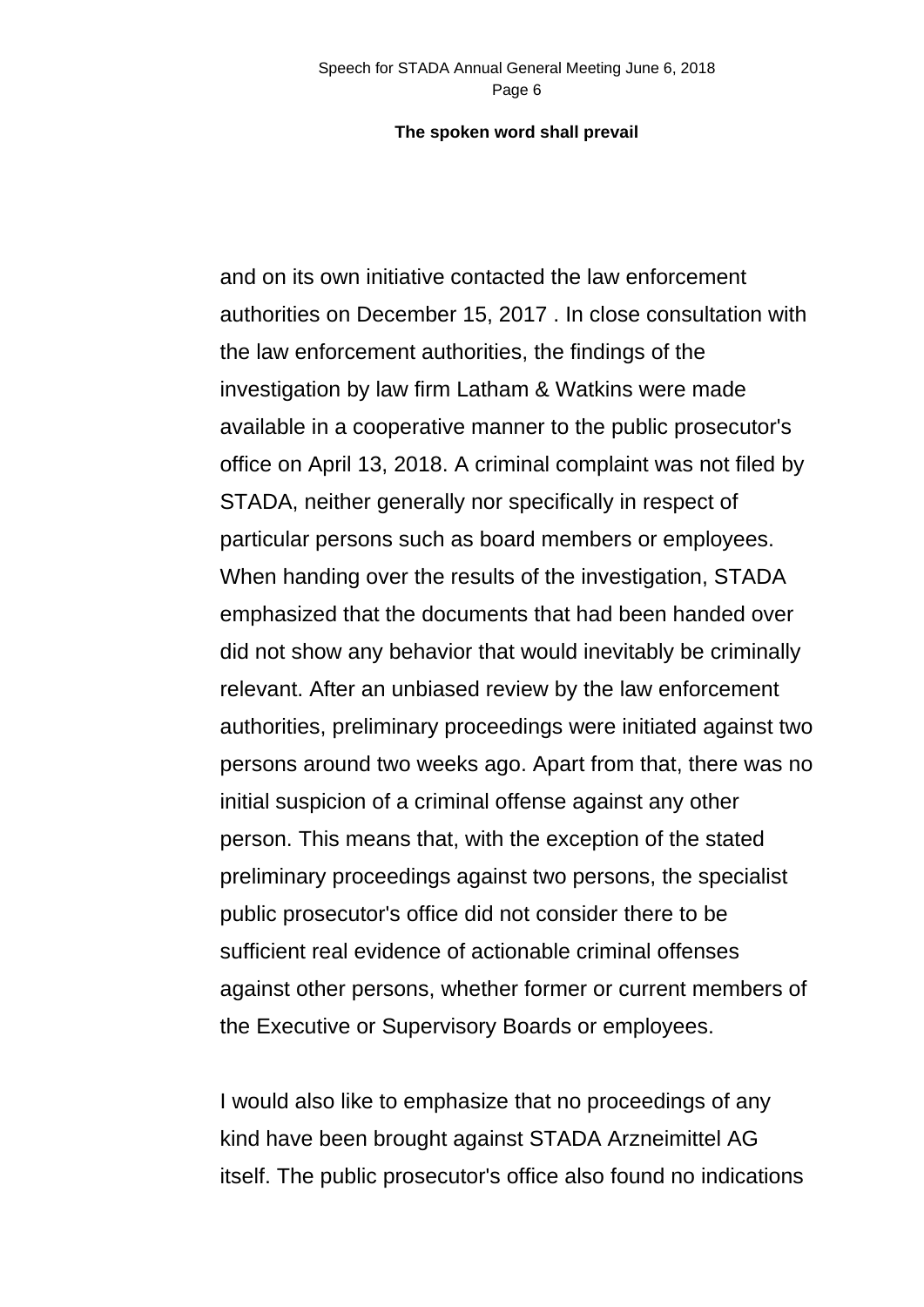of fraud, disclosure of trade secrets, market manipulation or insider trading, embezzlement, theft, preferential treatment, corruption or personal gain at the expense of STADA.

In terms of the currently pending preliminary proceedings, STADA considers there to be definite indications that, depending on the pleadings of the persons concerned, a dismissal is possible, which nevertheless falls solely within the decision-making power of the public prosecutor's office. In the interests of protecting the privacy of the persons concerned and uninterrupted progress of the investigations by the public prosecutor's office, STADA will make no further statements on the ongoing proceedings.

Beyond the criminal judgment, possible breaches of duty under corporate law by the previous management will be reviewed independently and extensively in a further stage. The external Munich-based law firm EHW has been retained in this respect. This further review also builds on the existing investigation and will take into account any findings by the public prosecutor's office. The review goes beyond the criminal investigations, due to having a different legal standard of review, and is therefore currently still ongoing. The investigation is being carried out at full speed by law firm EHW and will soon be completed. Due to the review being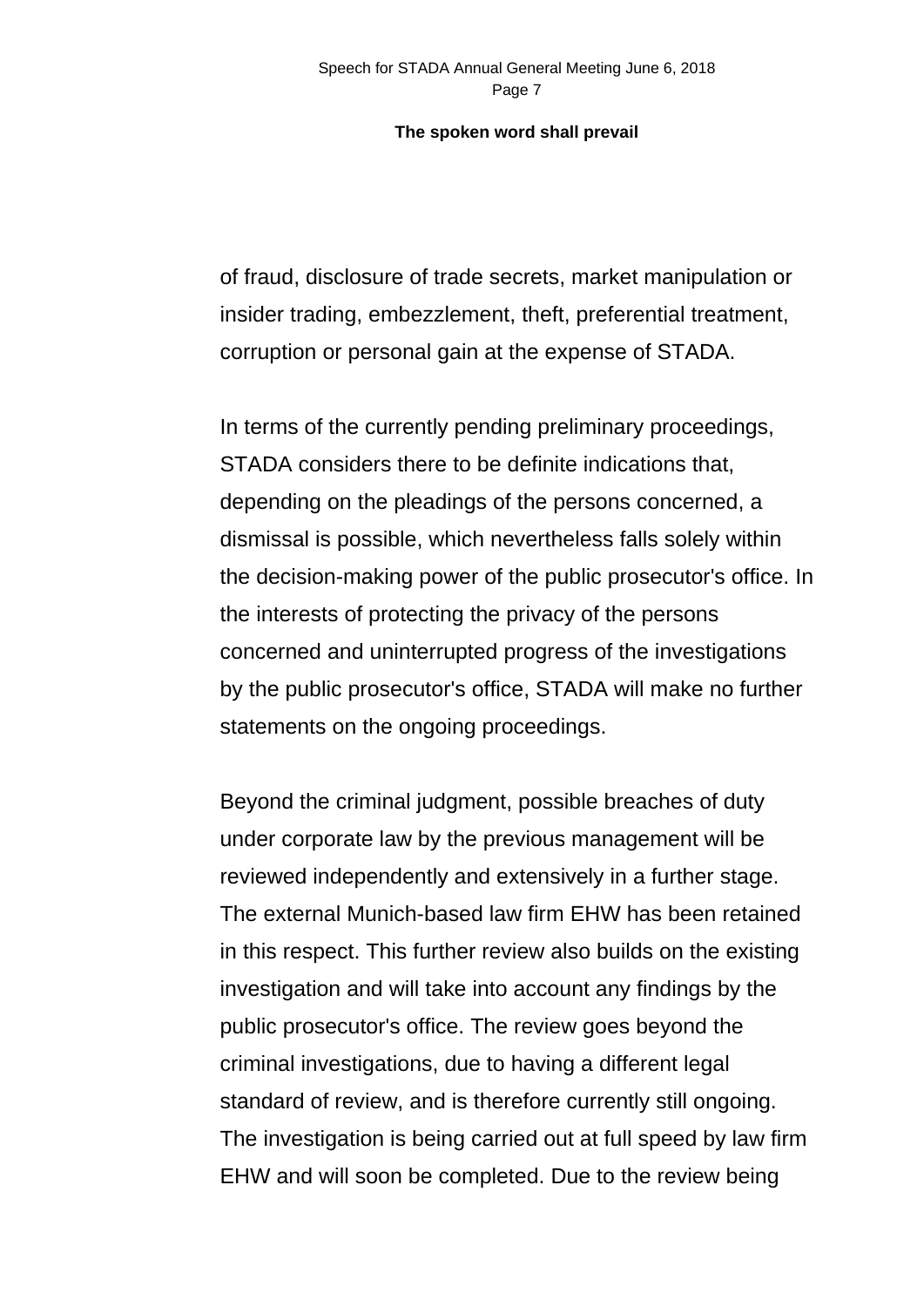still ongoing, the Executive Board and Supervisory Board take the view that there should be a request to postpone the decision on discharge.

Ladies and Gentlemen, a self-initiated and voluntary involvement of the public prosecutor's office specializing in white collar crime is not an easy decision. For any company. Hence this practice is not very widespread in Germany or in other countries - despite all the protestations of transparency. This has been confirmed to us by the law enforcement authorities themselves. The fact that the newly appointed Supervisory Board and the new Executive Board have nevertheless both taken this path with all its consequences indicates the desire of both bodies to actually do everything possible to clarify and bring closure to the past actions in the best way possible.

Ladies and Gentlemen, before I now finally conclude – I would like to address a few personal words to you. As you know, there will be a change in management on the first of September. Peter Goldschmidt will join STADA as the new CEO.

I have great confidence that with his many years of